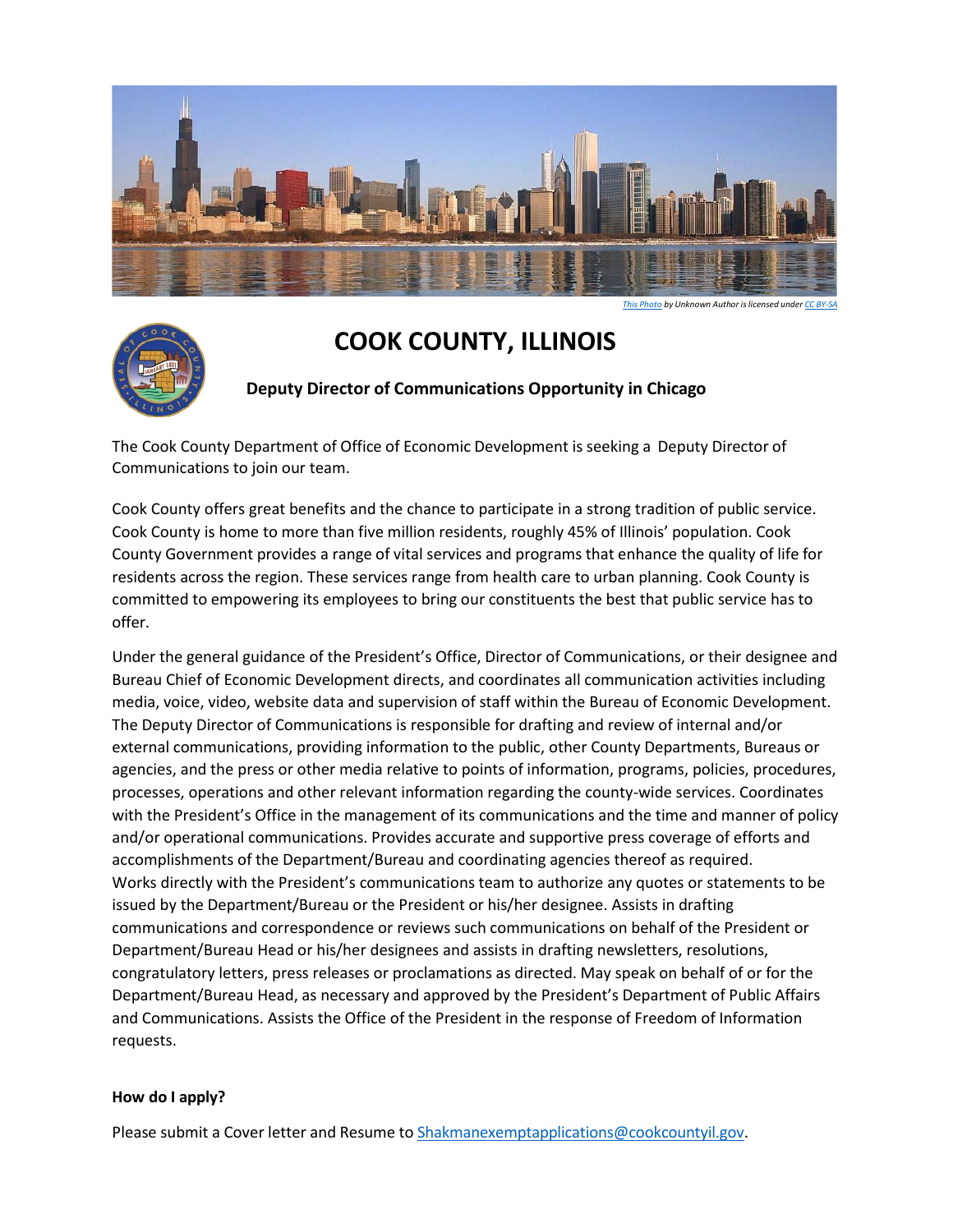### **When are Resumes due?**

Until Filled.

## **SNAPSHOT OF COOK COUNTY:**

- Cook County employs over 22,000 employees who work in a variety of skilled jobs and trades.
- Health Care Cook County established the nation's first blood bank in 1937. Cook County Hospital was the first to have a dedicated unit for trauma services. Today our healthcare system treats more cancer patients than any other provider in the metropolitan area.
- Technology Cook County's Bureau of Technology provides technology support to Cook County offices and employees, with its wide area network providing service to more than 120 municipalities.
- Courts Cook County oversees one of the nation's largest unified criminal and civil justice system and administers the largest single jail site in the country.
- Highway Cook County maintains almost 600 miles of roads and highways.
- Land Cook County assesses the value of more than 1.5 million parcels of taxable land and collects and distributes tax funds as a service for local government taxing bodies.
- Safety Cook County provides vital services to local government, from conducting elections in suburban areas to offering 911 services in unincorporated areas and municipalities.

### **Location:**

Located in the Loop District of downtown Chicago, one of the most formidable business districts in the world, the area has an astounding number of cultural foundations, stunning parks such as Millennial Park and Maggie Daley Park, steps away from the Chicago Riverwalk, award-winning restaurants and plenty of shopping!

In addition, Chicago is serviced by multiple bus and train lines for public transportation from the suburbs to the city, taxis are plentiful, public parking garages for motorist, and bicycle share rentals and local bike lanes for bicyclist.

### **Benefits:**

Cook County employees have access to a variety of benefits, including:

- Medical and Pharmacy Plans
- Dental Plans
- Vision Plan
- Flexible Spending Accounts Health Care and Dependent Care
- Life Insurance Group Term and Supplemental Life
- Commuter Benefits
- Pre-paid Legal Services
- Retirement Benefits

### **Post Offer testing:**

**This position requires successful completion of post-offer tests, which may include a background check, drug screen and medical examination.**

PURSUANT TO EXECUTIVE ORDER 2021-1 AND COOK COUNTY'S MANDATORY COVID-19 VACCINATION POLICY, THE SELECTED CANDIDATE WILL BE REQUIRED TO EITHER **SUBMIT PROOF OF FULL VACCINATION OR A REQUEST FOR REASONABLE ACCOMMODATION PRIOR TO THE START OF EMPLOYMENT.** PLEASE CLICK THE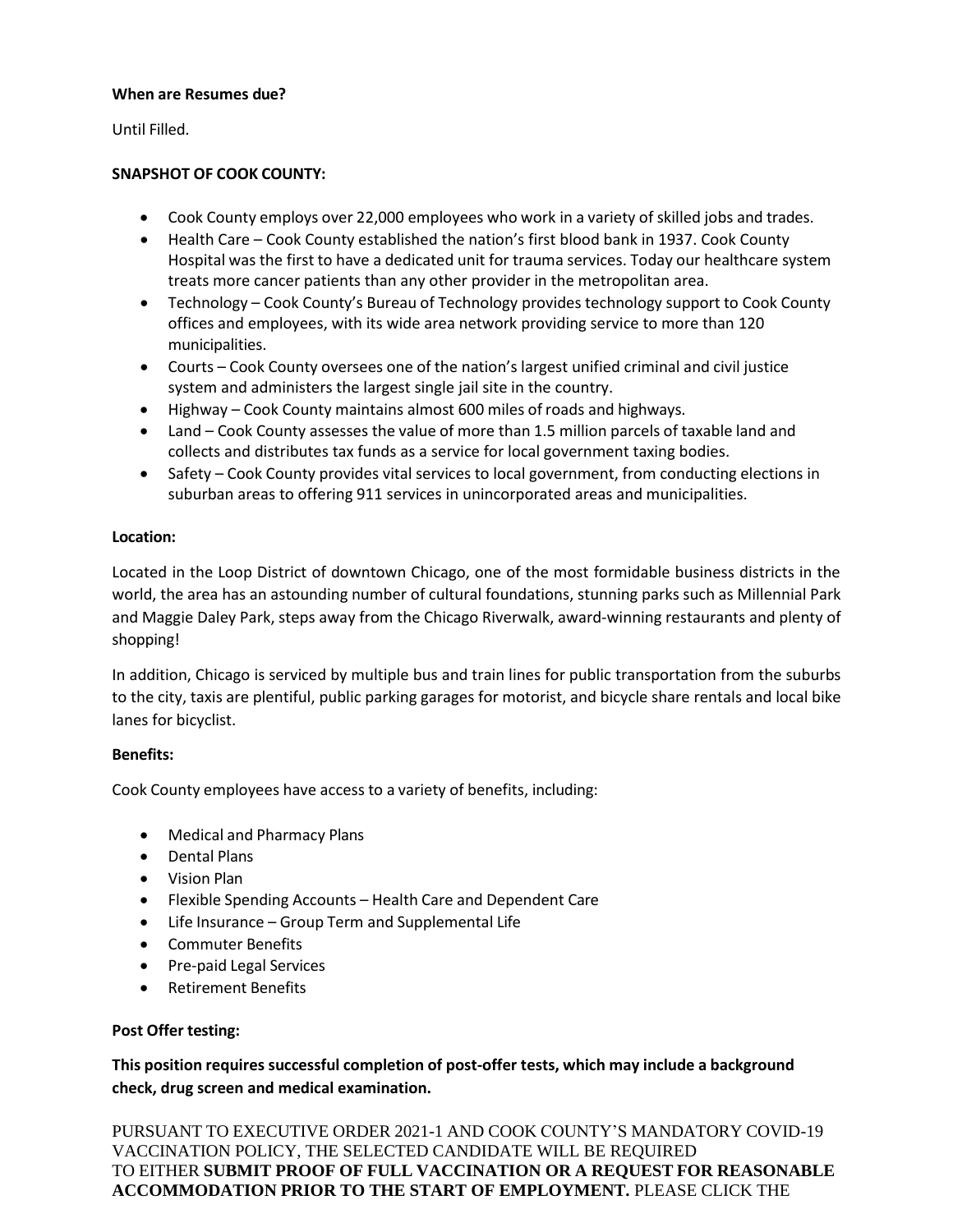### FOLLOWING HYPERLINKS FOR THE FULL TEXT OF EXECUTIVE ORDER 2021-1 AND THE COOK COUNTY MANDATORY COVID-19 VACCINATION POLICY.

#### [EXECUTIVE](https://www.cookcountyil.gov/agency/office-president) ORDER 2021-1

Pursuant to the Shakman Consent Decree, Supplemental Relief Order and the Cook County Personnel Rules, this position is exempt from the County's career service rules, is at-will and political reasons or factors may be considered when taking any employment action. As an employee in a Shakman exempt position, if you do not currently live in Cook County, you will have six (6) months from date of hire to establish actual residency within Cook County.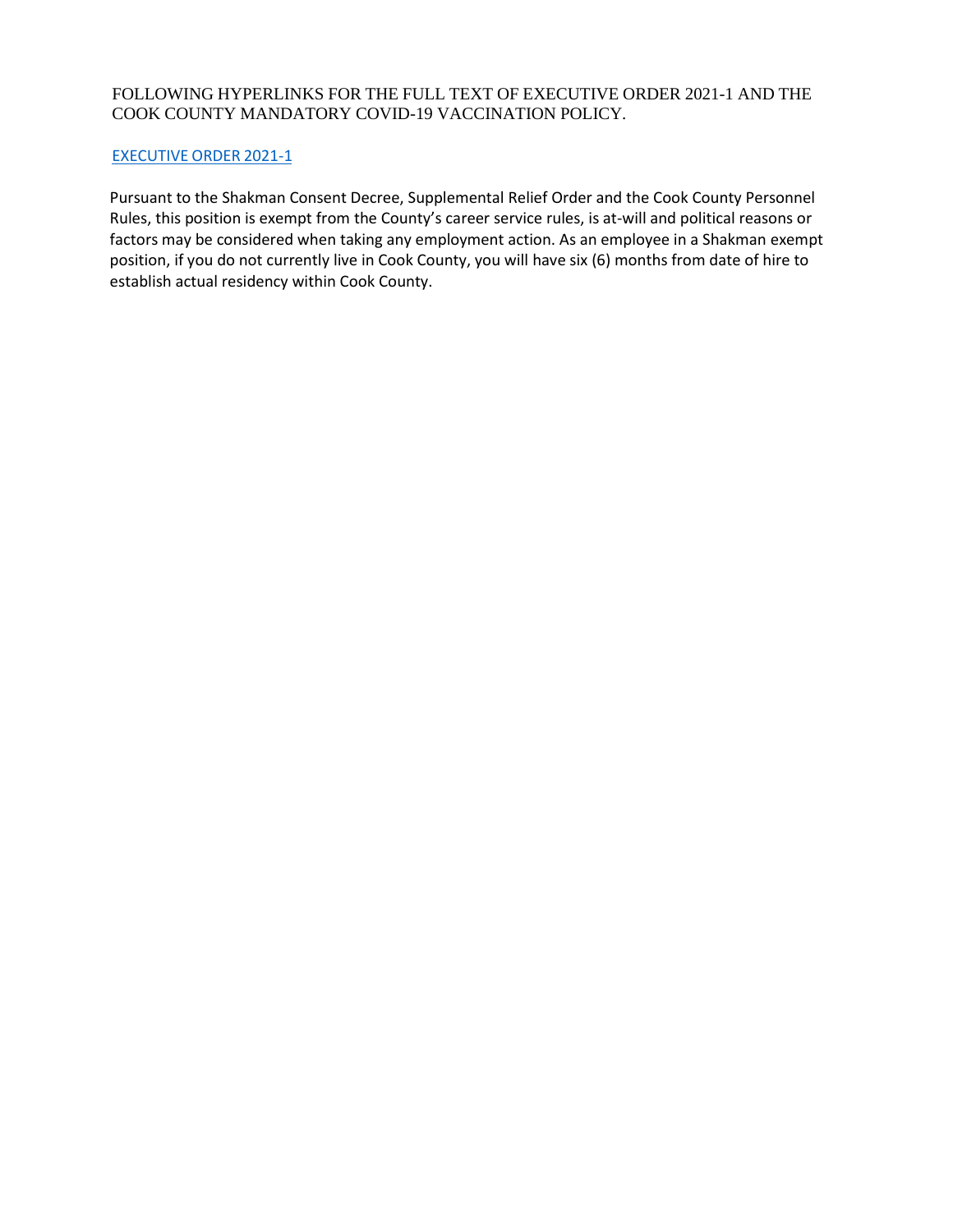# **COUNTY OF COOK**



## **Bureau of Human Resources**

118 N. Clark Street, Room 840 Chicago, IL 60602

| <b>Job Code:</b>      | 8761                                  |
|-----------------------|---------------------------------------|
| <b>Job Title:</b>     | Deputy Director of Communications     |
| <b>Salary Grade:</b>  | 24                                    |
| <b>Bureau:</b>        | <b>Bureau of Economic Development</b> |
| Department:           | Office of Economic Development        |
| Dept. Budget No.      | 10027                                 |
| Position I.D.         | 0062217                               |
| <b>Shakman Exempt</b> |                                       |

## **Characteristics of the Position**

## **General Overview**

Under the general guidance of the President's Office, Director of Communications, or their designee and Bureau Chief of Economic Development directs, and coordinates all communication activities including media, voice, video, website data and supervision of staff within the Bureau of Economic Development. The Deputy Director of Communications is responsible for drafting and review of internal and/or external communications, providing information to the public, other County Departments, Bureaus or agencies, and the press or other media relative to points of information, programs, policies, procedures, processes, operations and other relevant information regarding the county-wide services. Coordinates with the President's Office in the management of its communications and the time and manner of policy and/or operational communications. Provides accurate and supportive press coverage of efforts and accomplishments of the Department/Bureau and coordinating agencies thereof as required. Works directly with the President's communications team to authorize any quotes or statements to be issued by the Department/Bureau or the President or his/her designee. Assists in drafting communications and correspondence or reviews such communications on behalf of the President or Department/Bureau Head or his/her designees and assists in drafting newsletters, resolutions, congratulatory letters, press releases or proclamations as directed. May speak on behalf of or for the Department/Bureau Head, as necessary and approved by the President's Department of Public Affairs and Communications. Assists the Office of the President in the response of Freedom of Information requests.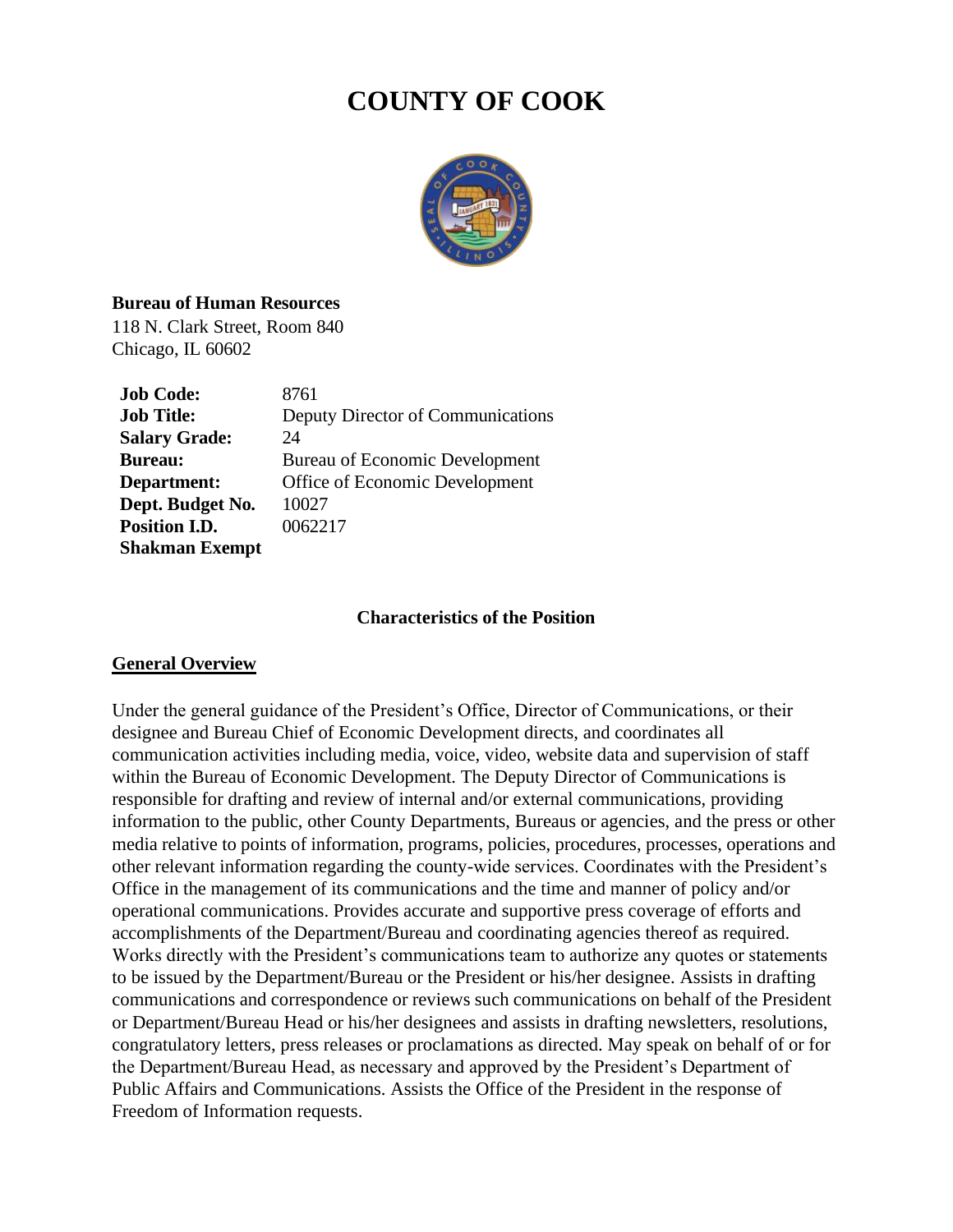# **Key Responsibilities and Duties**

Represents the County before the media and coordinating media access to the President as authorized by the President's communications team.

Participates in or attends confidential discussions with the County and executives and other staff to respond to media and public inquiries or address County programs where applicable.

Participates in or attends confidential discussions with the County, executives and other staff to respond to media and public inquiries or to address or communication various County programs, initiatives, responses, policies or procedures to the media, public, or other County agencies.

Works to develop strategies for internal and/or public dissemination of County information and programs regarding County directives, policies and procedures.

May assist in the development of communications responsive to proposed legislation of the Cook County Board of Commissioners.

May compile press clippings, or may be requested to organize and manage the photo and press release/speech archive for records and ease of reference.

Composes or compiles reports and other documentation as requested to inform the President's communications team, President, Commissioners and other stakeholders regarding programs, policies and/or procedures.

Prepares press briefs for the County as approved by the President's communications team; anticipates questions and assists in preparing documentation and appropriate responses for the press, media, or to respond to internal and external inquiries.

Assists in the development of the overall communication program for the County, including the development of goals and objectives.

May assist the County's Freedom of Information Officer, consulting with the County's Legal Counsel and or communications team as necessary in response to said inquiries.

May assist in the training or dissemination of information and other related materials to staff and members of the public.

Assign and review work assignments to staff.

Provides assistance to the Bureau Chief of Economic Development and through communications policy and procedure development activities and monitors day to day communication needs and requirements of the County.

Assists in the development of the annual operating budget and monitoring of quarterly expenses of the division.

Oversees all aspects of public relations and marketing for both internal and external stakeholders' media of all types, community-based organizations, elected officials and others.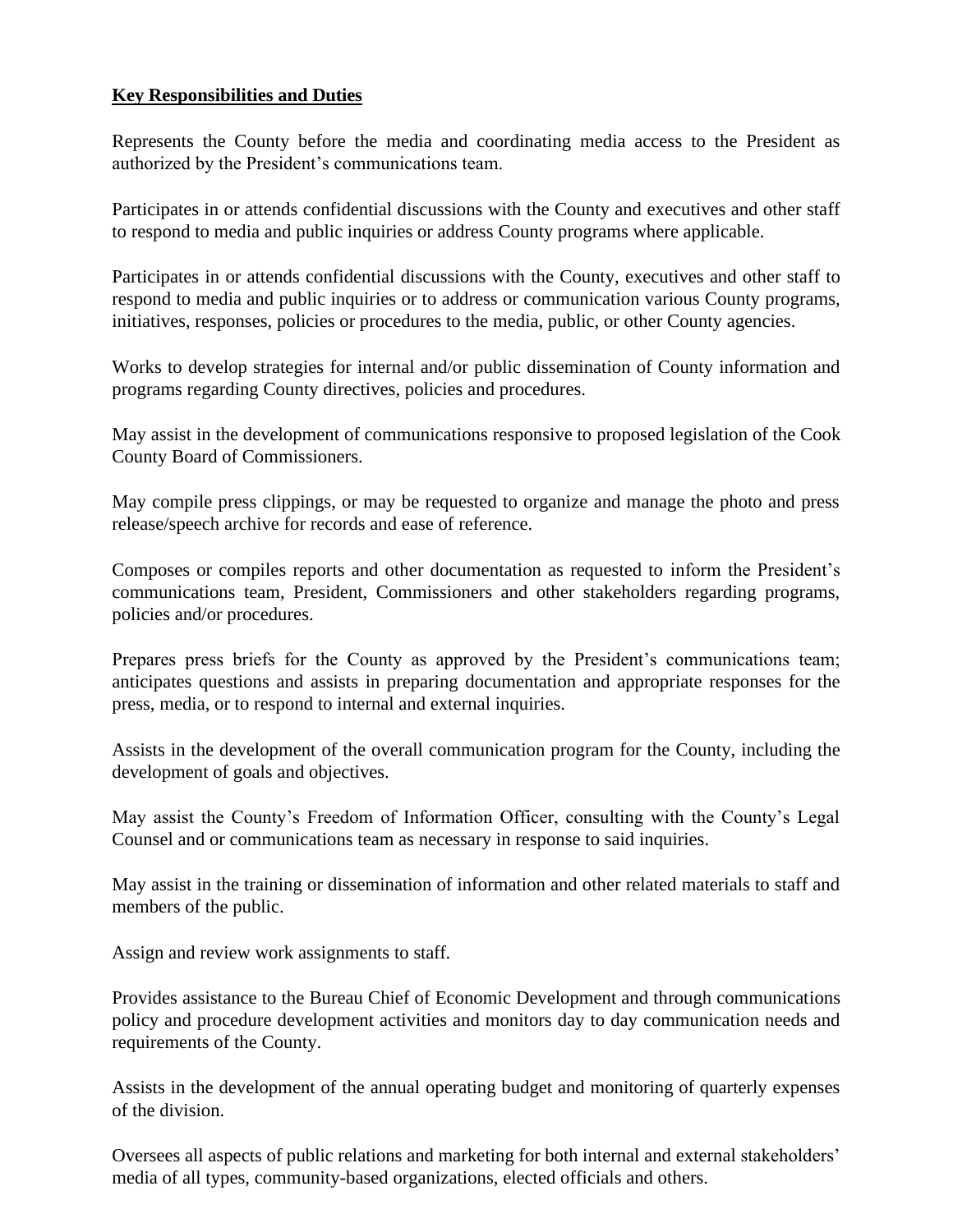Manages all aspects of public engagements and event logistics.

Develops and promotes collateral materials, social media campaigns, and other strategies for amplifying the public's awareness of the bureau of Economic Development specifically Mission, Vision, Resources and Accomplishments.

Develops materials and presentations that communicate and promote mission, vision, resources, data, performance, initiatives and successes thereof to internal and external stakeholders including existing and potential businesses, program participants, community organizations, delegate agencies, staff funders, policymakers, and board members

# **Knowledge, Skills and Abilities**

Knowledge of Federal, State, and local communication plans.

Knowledge of public relations and proper rhetoric and knowledge of the press and media.

Skill in speech writing and composing material for public release or presentation, including advisory communications.

Skill editing documents.

Skill coordinating voice, radio, video and data streaming activities.

Knowledge of public relations and proper rhetoric and knowledge of the press and media.

Excellent communications skills including oral and written and the ability to formulate clear and concise language.

Skill interpreting and applying governmental directives.

Ability to handle sensitive public relations matters.

Ability to provide concise thorough communication regarding directives, policies and procedures.

Ability to learn and understand Cook County Government and its operations, policies and procedures.

Ability to coordinate, manage and attend any press briefings for the County as approved by the President's communications team.

Good oral and writing skills; ability to formulate clear and concise language; excellent communication skills; bilingual in Spanish and English.

Ability to supervise the activities of staff.

Ability to handle sensitive public relations matters.